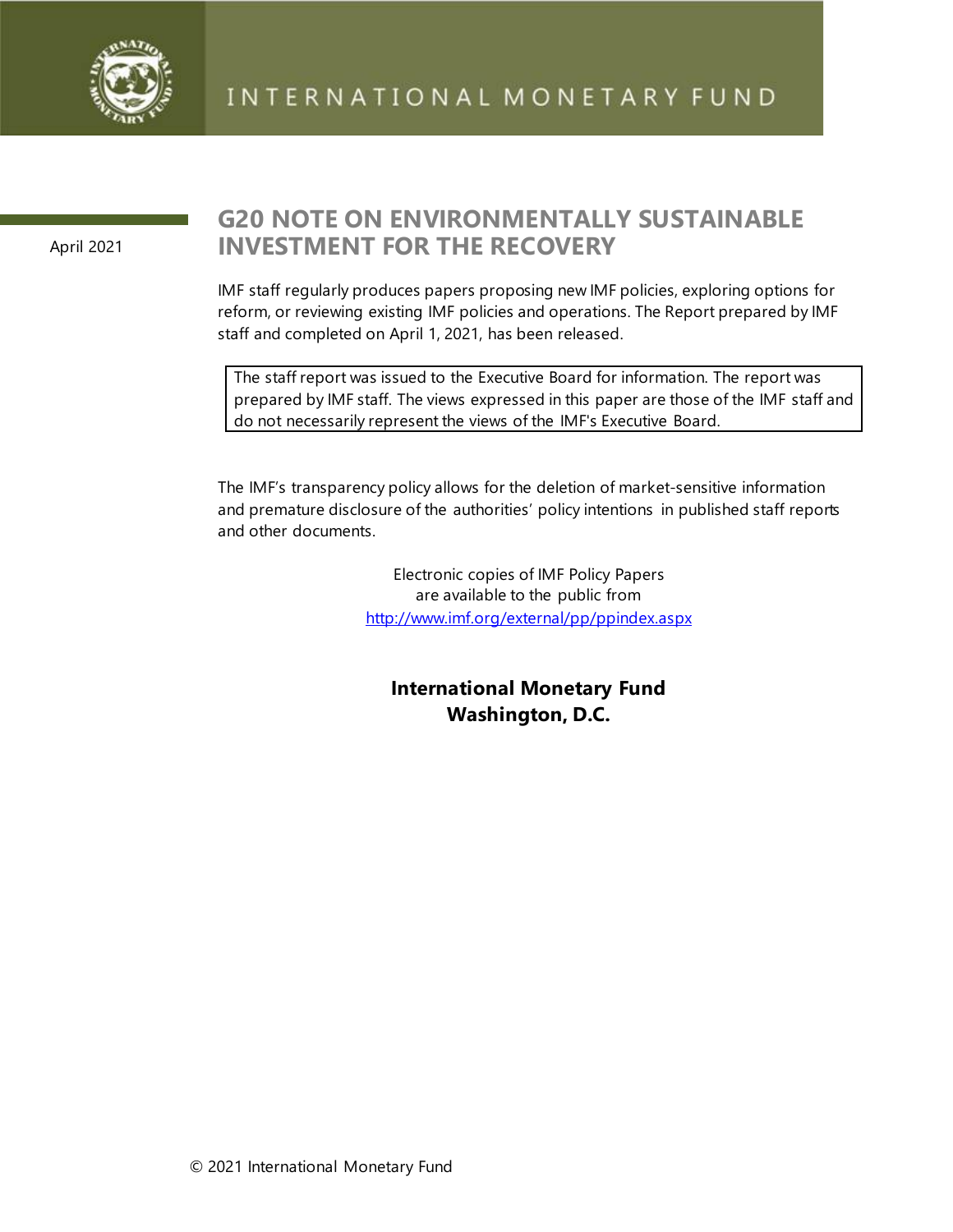

March 30, 2021

## **G20 NOTE ON ENVIRONMENTALLY SUSTAINABLE INVESTMENT FOR THE RECOVERY**

# **EXECUTIVE SUMMARY**

This note<sup>[1](#page-1-0)</sup> prepared for the G20 Infrastructure Working Group summarizes the main finding of the IMF flagships regarding the role of environmentally sustainable investment for the recovery. It emphasizes that environmentally sustainable investment is an important enabler for a resilient and inclusive recovery—it creates jobs, spurs economic growth, addresses climate change, and improves the quality of life. It can also stimulate much needed private sector greener and resilient investment.

<span id="page-1-0"></span> $1$  The views expressed in this paper are those of IMF staff and do not necessarily represent the views of the IMF, its Executive Board, or IMF management.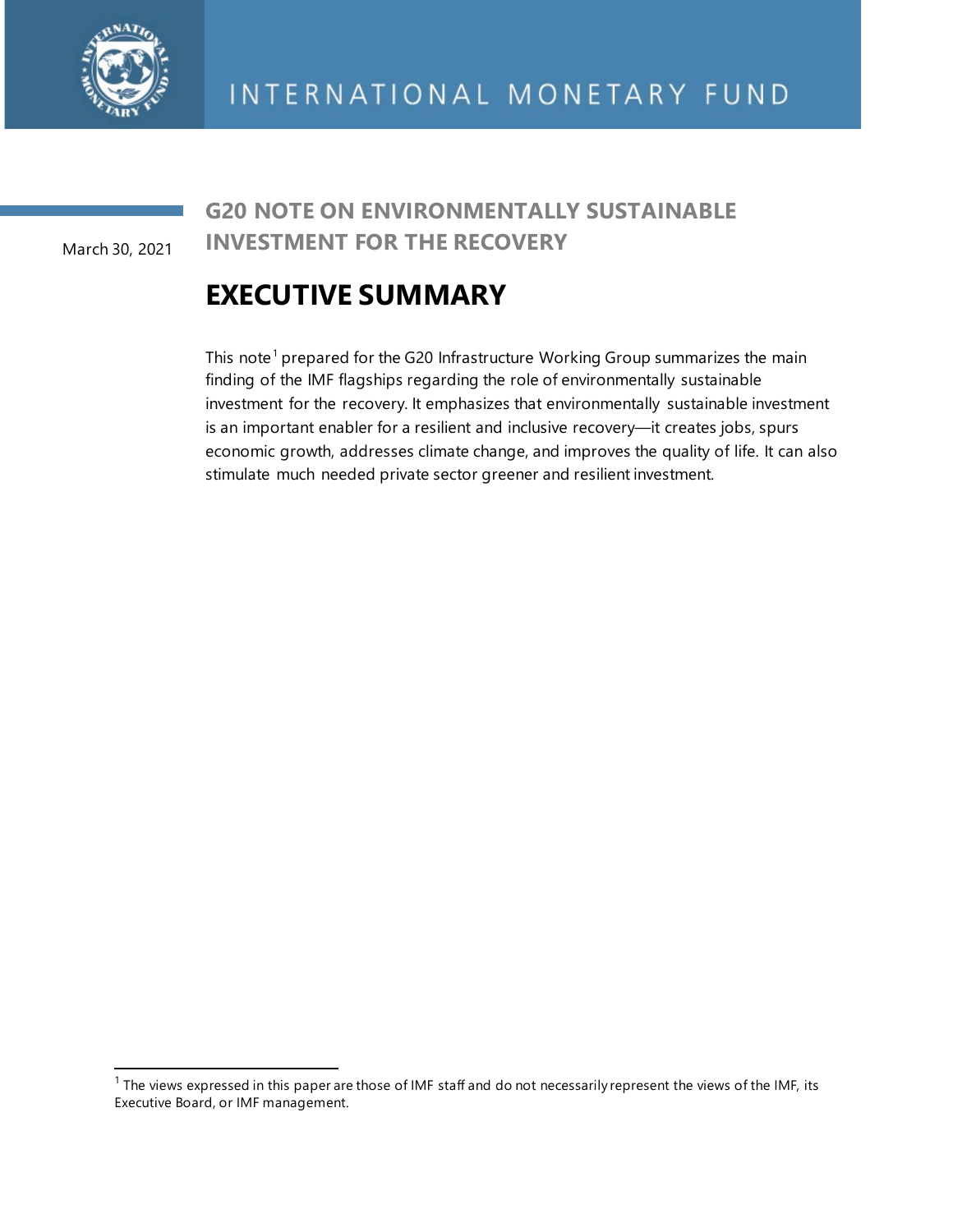### Approved By **Paolo Mauro**

Prepared by Suphachol Suphachalasai under the guidance of Manal Fouad and Chishiro Matsumoto (all FAD)

*Environmentally sustainable investment[2](#page-2-0) is an important enabler for a resilient and inclusive recovery—it creates jobs, spurs economic growth, addresses climate change, and improves the quality of life. It can also stimulate much needed private sector greener and resilient investment.*

*Environmentally sustainable public investment can mitigate the impact of climate change and foster resilient and long-term growth with quality infrastructure.*

**1. An environmentally sustainable infrastructure push would support the COVID-19 recovery and boost global GDP.** According to the IMF World Economic Outlook October 2020 edition, a coordinated greener and resilient infrastructure push, supported by other mitigation policy measures to reduce greenhouse gas emissions, $3$  could boost annual average global GDP by 0.7 percent between now and 2035. Such a policy package is also necessary to achieve the Paris Agreement goals. However, it is important to acknowledge the principle of equity and common but differentiated responsibilities under the Paris Agreement—an environmentally sustainable public investment strategy and policy package should be tailored to country-specific circumstances, needs, and resource availability.

**2. In the long term, environmentally sustainable investment and other mitigation policies would result in needed emission reduction and place the global economy on a stronger and more sustainable path.** In the second half of the century, the benefits of greener and resilient infrastructure investment, combined with other mitigation policies, are expected to grow due to reduced climate damages. The economy would benefit from the avoided damages from climate change—such as lower productivity due to higher temperatures and more frequent natural disasters—leading to higher output relative to what it would have been without the policies. Based on recent estimates, the projected net output gains from limiting the global mean temperature increase to 2 $\degree$ C increase rapidly after 2050, reaching up to 13 percent of global GDP by 2100. $\degree$ Environmentally sustainable infrastructure investment would also bring about other development

<span id="page-2-0"></span> $<sup>2</sup>$  Environmentally sustainable investment is defined as an investment that is aligned with long-term climate resilient</sup> and greener growth. This includes investing in, among other things, climate-smart and/or low-carbon options, greener and resilient infrastructure, natural disaster preparedness and response, and measures that have positive impacts on the local environment (such as water and air quality) and natural resources (such as forests, ecosystem, and biodiversity). In this Note, we refer to "environmentally sustainable" and "greener" infrastructure interchangeably. The Note recognizes that the principle of common but differentiated responsibilities due to different national circumstances applies in the context of the Paris Agreement.

<span id="page-2-1"></span> $3$  Mitigation refers to a human intervention to reduce the sources or enhance the sinks of greenhouse gases (IPCC

<span id="page-2-2"></span><sup>2014).&</sup>lt;br><sup>4</sup> However, even these estimates are likely to understate benefits from mitigating climate change as they imperfectly take account of—or do not incorporate—some of the damages related to temperature increases such as a higher frequency and severity of natural disasters, a rise in sea levels, and the risk of more catastrophic climate change.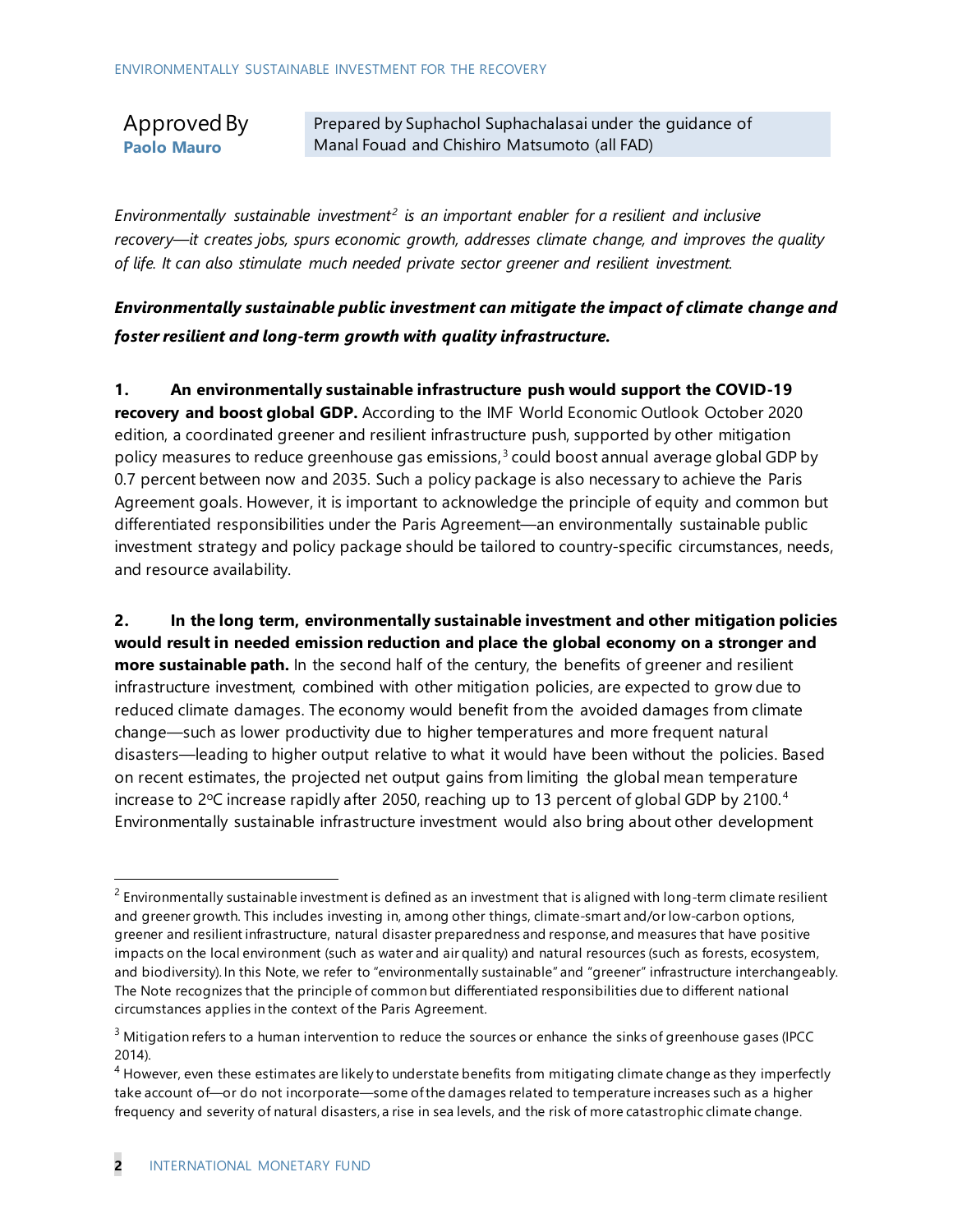co-benefits, such as improved public health due to better air and water quality, and recovery of biodiversity, forests, oceans and the broader ecosystems.

#### **3. Environmentally sustainable infrastructure underpins the quality infrastructure**

**investment agenda.** Looking forward, planning for environmentally sustainable infrastructure will be a critical element of the global policy effort to realize the Paris Agreement objectives and achieve the commitments stipulated in Nationally Determined Contributions (NDCs) at the country level. The post-COVID recovery phase could be key to building the economy of the future and addressing heightening risks such as climate-related risks and natural disasters. The G20 Principles for Promoting Quality Infrastructure Investment reflect the group's common strategic direction and aspiration for quality infrastructure investment. Environmentally sustainable investment is consistent with Principle 3: Integrating Environmental Considerations in Infrastructure Investments and Principle 4: Building Resilience against Natural Disasters and Other Risks.<sup>[5](#page-3-0)</sup>

#### *Environmentally sustainable public investment promotes employment and creates jobs.*

**4. Resilient and greener investment-led stimulus would raise global employment significantly.** Greener investment can create jobs and be an engine of economic growth, especially in the current context of accommodative monetary policy. A stimulus package, including both a large upfront greener infrastructure investment stimulus and complementary mitigation policy measures, would boost global employment by 12 million jobs on average each year over the next seven years.<sup>[6](#page-3-1)</sup> The environmentally sustainable infrastructure investment itself is estimated to increase the number of jobs by 32 million over the same period. Resilient and greener public investments will also add aggregate demand and employment now when it is most needed. Furthermore, greener infrastructure (e.g. power grid extensions to integrate renewable energy, electric vehicle charging stations) will enable the private sector to adopt new technologies more cost effectively and rapidly.

**5. Environmentally sustainable infrastructure investment creates more jobs than traditional sectors.** Renewable-based electricity generation and energy efficiency improvement investments are more job-intensive than fossil fuel-based electricity generation. Expanding lowcarbon sectors, such as renewable energy, retrofitting of buildings, electric car production, and the services sector, are typically more labor intensive than the shrinking high-carbon sectors (such as fossil fuel energy, transportation, heavy manufacturing)—both in the short and long term—and can create many jobs (Figure 1). High-job-intensity greener investments include investments in greener electricity (8 jobs per US\$1 million), energy-efficient buildings (2–13 jobs), and greener water and sanitation through efficient agriculture pumps and recycling  $(6-14 \text{ jobs})$ .<sup>[7](#page-3-2)</sup>

<span id="page-3-0"></span><sup>&</sup>lt;sup>5</sup> G20. 2019. G20 Principles for Quality Infrastructure Investment. July 2019.

<span id="page-3-1"></span><sup>&</sup>lt;sup>6</sup> IMF. 2020. World Economic Outlook: A Long and Difficult Ascent. Washington, DC, October.

<span id="page-3-2"></span> $<sup>7</sup>$  IMF. 2020. Fiscal Monitor: Policies for the Recovery. Washington D.C., October.</sup>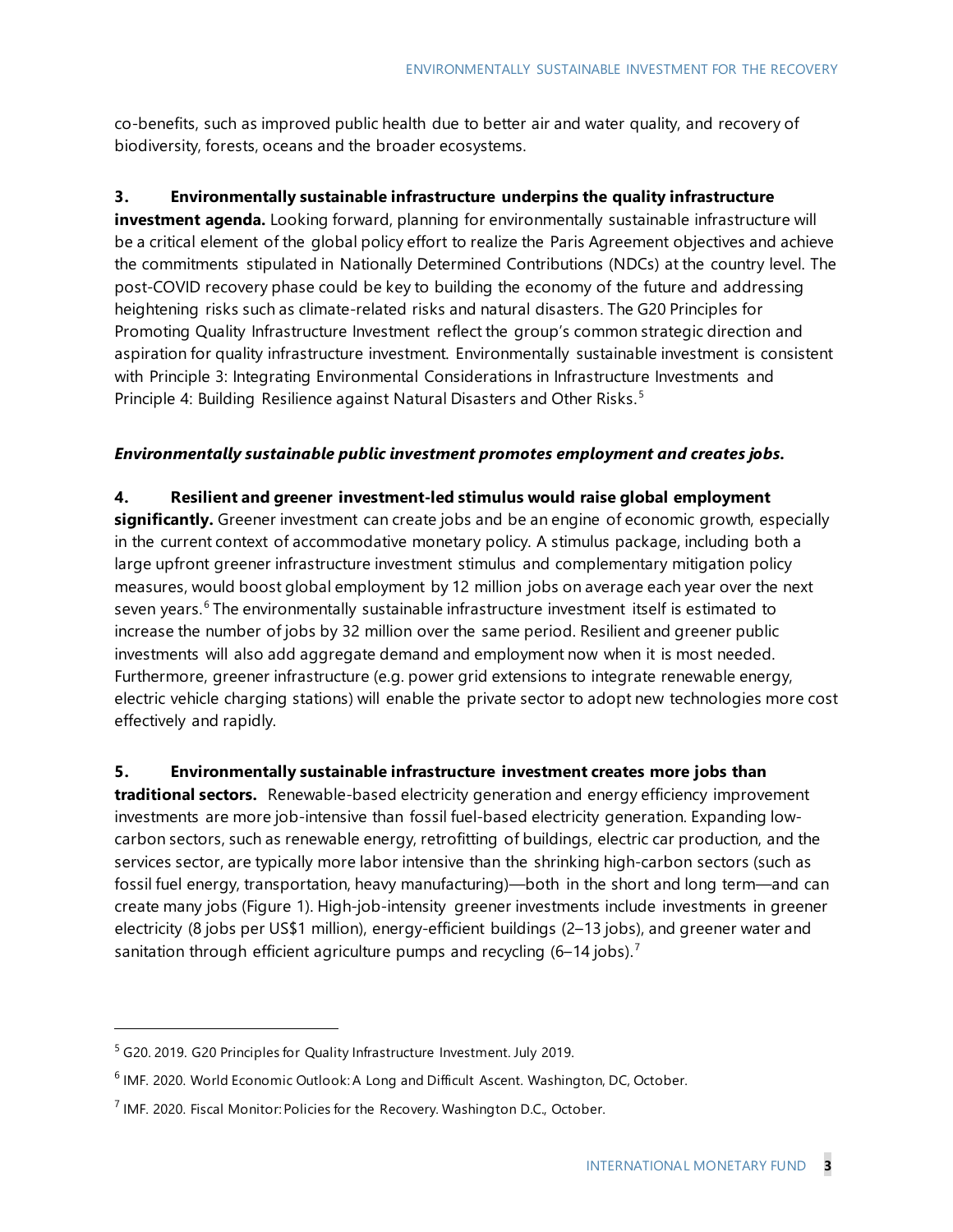**6. In times of uncertainty such as now, greener public investment boosts confidence and promotes private investment.** According to the IMF Fiscal Monitor October 2020, environmentally sustainable public investments tend to have larger multipliers and higher job impacts during such period of high uncertainty. As many as 20-33 million jobs are expected to be created globally for 1 percent of GDP of public investment in advanced economies and emerging economies. Furthermore, in these periods of high uncertainty, public investments including greener investments tend to have larger multipliers (i.e. the multiplier is above 2 after two years).



#### *Environmentally sustainable investment needs are large but beneficial in the long term.*

**7. Large investments are needed to fill the infrastructure gap.** A modern and wellfunctioning infrastructure has a truly transformative impact on the quality of life and economic growth. Low-income developing countries and many emerging market economies have looming infrastructure needs to provide clean water, affordable and reliable electricity, efficient and safe transportation, and reliable telecommunication services. Many advanced economies have aging infrastructures and see urgent needs for their upkeep and modernization. The infrastructure gap is large: global infrastructure investment needs are estimated to be US\$94 trillion by 2040—equivalent to 3.5 percent of annual global GDP—based on the current economic trends.<sup>[8](#page-4-0)</sup> To achieve the Sustainable Development Goals (SDGs), an estimated 8½ percent of GDP would be needed in 2030

<span id="page-4-0"></span><sup>&</sup>lt;sup>8</sup> Global Infrastructure Hub and Oxford Economics. 2017. Global Infrastructure Outlook. July 2017.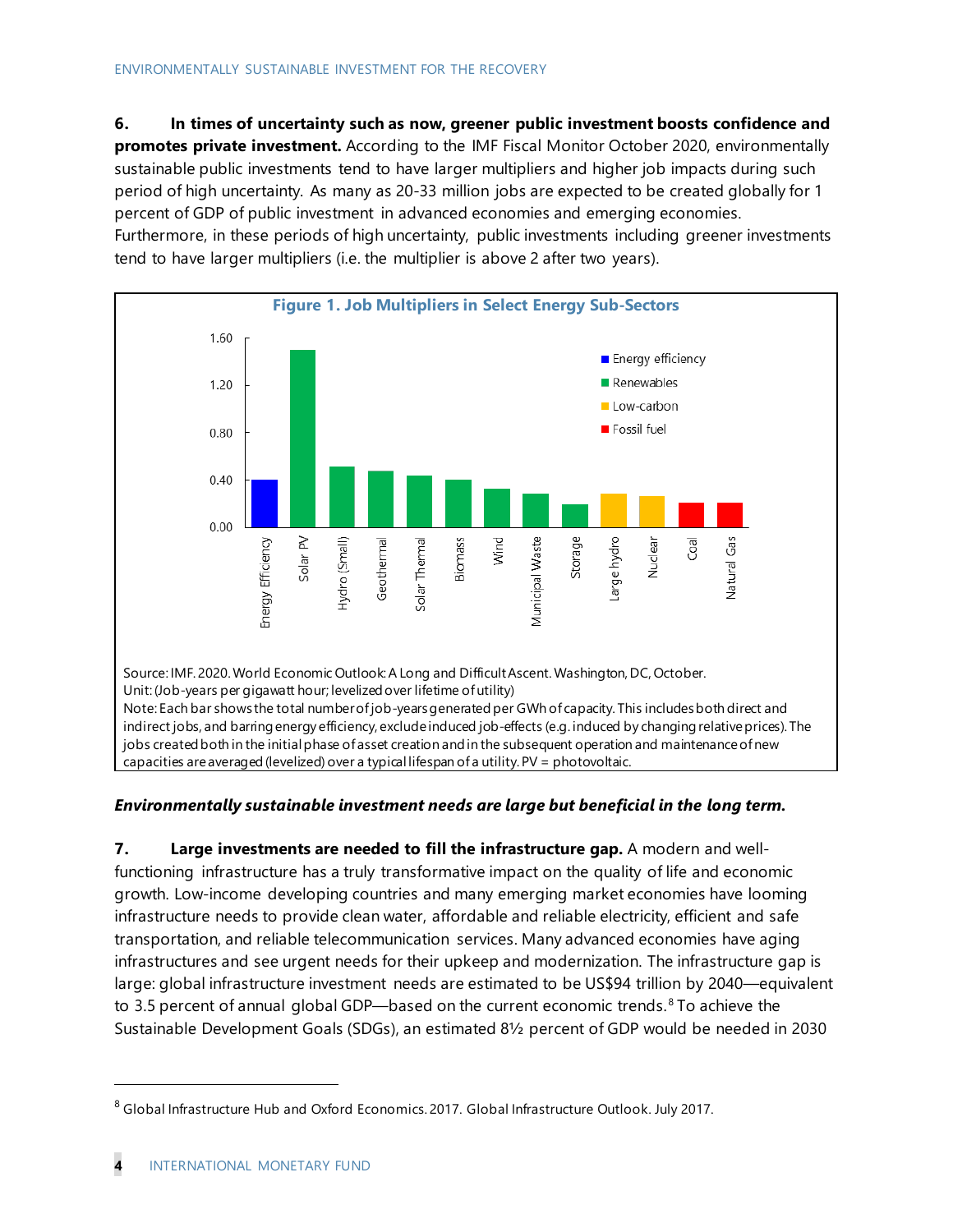for infrastructure investments in roads, electricity and water and sanitation in low-income and developing countries (LIDCs), and about 3 percent of GDP in emerging market economies. [9](#page-5-0)

**8. Resilient infrastructure investment pays off as benefits outweigh cost over the lifetime of investments.** While the immediate costs of tackling climate change are relatively high, there is an opportunity now to deploy the next round of fiscal stimulus, including infrastructure investment, to boosts aggregate demand and employment, while promoting environmental sustainability.

- In low-income countries, additional needs for public investment for adapting to climate change and responding to natural disasters amount to about US\$25 billion per year (1.1 percent of annual GDP on average).<sup>[10](#page-5-1)</sup> Deep emission cuts to contain global warming to 2°C would require an increase of global energy infrastructure investment by 0.3–0.6 percent of GDP per year on average over the next two decades, with the share of low-carbon energy supply rising from 40 percent in 2020 to 80 percent in 2050. [11](#page-5-2)
- But there is a growing evidence that investing in resilient infrastructure pays off over time and improves long-term economic performance of investment, considering significant risks associated with climate change and natural disasters. It is estimated that every US\$1 invested in resilient infrastructure in low- and middle-income countries yields US\$4 in net benefits.<sup>[12](#page-5-3)</sup> The benefit-cost ratio of investing in resilient infrastructure in these countries ranges from 2:1 to 10:1, with the investments yielding multiple dividends of avoided losses, economic benefits, and social and environmental benefits.<sup>[13](#page-5-4)</sup> Investing in adaptation to climate change is also found to deliver high returns, often exceeding 100 percent (reaching 300 percent for the case of drought resilience and 1,200 percent for storm protection in Sub-Saharan Africa).<sup>[14](#page-5-5)</sup>

**9. The cost of inaction will also be high.** Climate change and natural disasters are having adverse impacts on critical infrastructure around the world. Natural disasters cost about US\$18 billion a year in low- and middle-income countries through direct damages on infrastructure assets and impose US\$391-US\$647 billion economic cost a year through service disruption.<sup>[15](#page-5-6)</sup> At the same time, many existing infrastructures (such as energy and industrial infrastructures, and buildings) are sources of a large amount of greenhouse gas emissions.

<span id="page-5-0"></span><sup>&</sup>lt;sup>9</sup> Forthcoming IMF 2021 estimates.

<span id="page-5-1"></span><sup>&</sup>lt;sup>10</sup> IMF. 2020. Fiscal Monitor: Policies for the Recovery. Washington D.C., October.

<span id="page-5-2"></span><sup>&</sup>lt;sup>11</sup> IMF. 2020. Fiscal Monitor. IDEAS to Respond to Weaker Growth. Washington D.C., April; IMF. 2019. Fiscal Monitor: How to Mitigate Climate Change. Washington D.C., October.

<span id="page-5-3"></span><sup>&</sup>lt;sup>12</sup> World Bank. 2019. Lifelines: The Resilient Infrastructure Opportunity. World Bank. Washington D.C.

<span id="page-5-4"></span><sup>&</sup>lt;sup>13</sup> Global Commission on Adaptation. 2019. Adapt Now: A Global Call for Leadership on Climate Resilience.

<span id="page-5-5"></span><sup>&</sup>lt;sup>14</sup> IMF. 2020. Fiscal Monitor: Policies for the Recovery. Washington D.C., October.

<span id="page-5-6"></span><sup>&</sup>lt;sup>15</sup> World Bank. 2019. Lifelines: The Resilient Infrastructure Opportunity. World Bank. Washington D.C.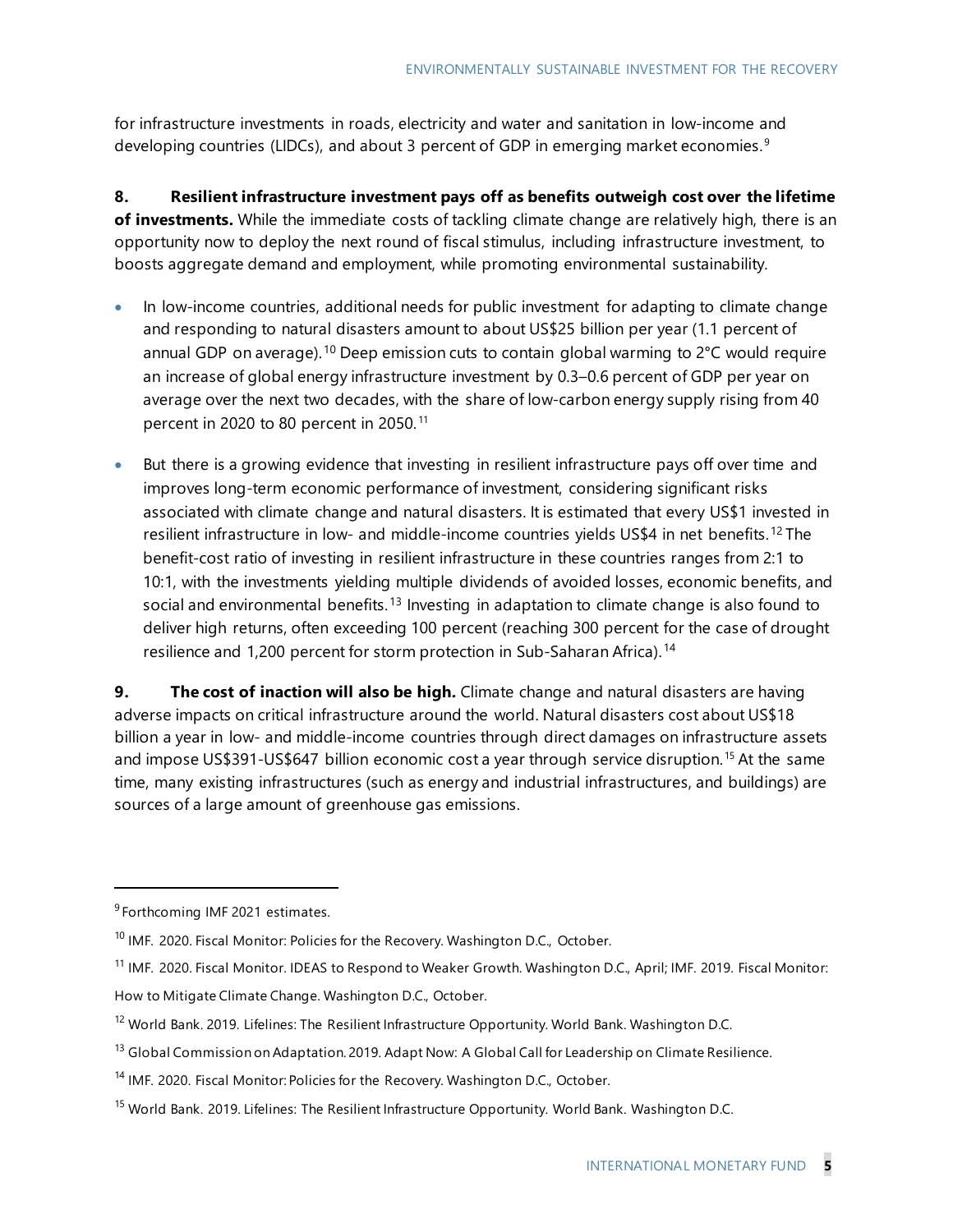**10. While public investment has a key role to play, a large fraction of environmentally** 

**sustainable investment will have to come from the private sector.** The private sector is also increasingly interested in environmentally sustainable infrastructure investment. In this context, it is key to ensure that correct price signals and other financial incentives are provided by governments to encourage greener and resilient private sector investment. It is also important to address the challenges created by the COVID-19 pandemic for private investment in infrastructure, such as supply chain disruptions and heightened macroeconomic turbulence, especially in developing and emerging markets. Given the scarce public resources relative to the total size of infrastructure investment requirement, key challenges include strategic use of public funds to leverage other greener financing sources and promoting environmentally sustainable practices in the financial sector.<sup>[16](#page-6-0)</sup> This implies a much more coordinated approach to the public and private sides to crowd in all possible financing sources, including efforts to improve regulatory certainty, greener asset class standardization, and resilience indicators to help incentivize private investment.<sup>[17](#page-6-1)</sup>

## *Strong public investment management is key to ensure timely and quality public investment in environmentally sustainable projects.*

**11. To successfully support the recovery, public investment needs to be timely while maintaining project quality.** As part of the economic stimulus, governments often rely on readily appraised and prioritized projects that can be executed immediately. However, countries may not have such projects adequately at hand and thus may not be able to ramp up public investment in time when needed. In this context, the October Fiscal Monitor gave priority to four steps : (i) invest right now on maintenance of existing infrastructure, (ii) review and restart good projects, (iii) create and maintain a pipeline of carefully appraised projects that can be delivered within a couple of years, and (iv) start planning for the new development priorities. These steps will not only help identify good investments that can be kick-started right away, but also prepare economies for the future.<sup>[18](#page-6-2)</sup>

#### **12. The economic and social impact of public investment depend crucially on the efficiency of public investment**. On average, over one-third of public investment value is lost due to inefficiencies, and better public investment management—that is strong public sector institutions that effectively plan, allocate, and implement public investment—can reduce losses by more than

<span id="page-6-0"></span> $16$  A potential funding source that could help bridge infrastructure gap also includes long-term institutional investors with an estimated total asset under management of over US\$80 trillion globally (Swiss Re Institute and Global Infrastructure Facility 2021).

<span id="page-6-1"></span><sup>&</sup>lt;sup>17</sup> Blended finance has emerged as a promising solution to fund climate resilient and low carbon infrastructure investments, through strategic use of public/concessional finance to mitigate investment risks, lower the cost of capital, and catalyze additional private finance that would otherwise not be available on commercial terms. Furthermore, countries need to also build readiness to improve access to international climate finance and markets, while simultaneously making use of financial instruments such as green bonds and insurance mechanisms to support environmentally sustainable investment.

<span id="page-6-2"></span> $18$  Maintenance can be deployed quickly and has great benefits—it preserves substantial economic gains from investing in infrastructure. Prioritizing and restarting active projects would contribute to the timely delivery of a stimulus package. In addition, governments should take into account new development priorities that will lead to economic and social transformations beyond the recovery phase.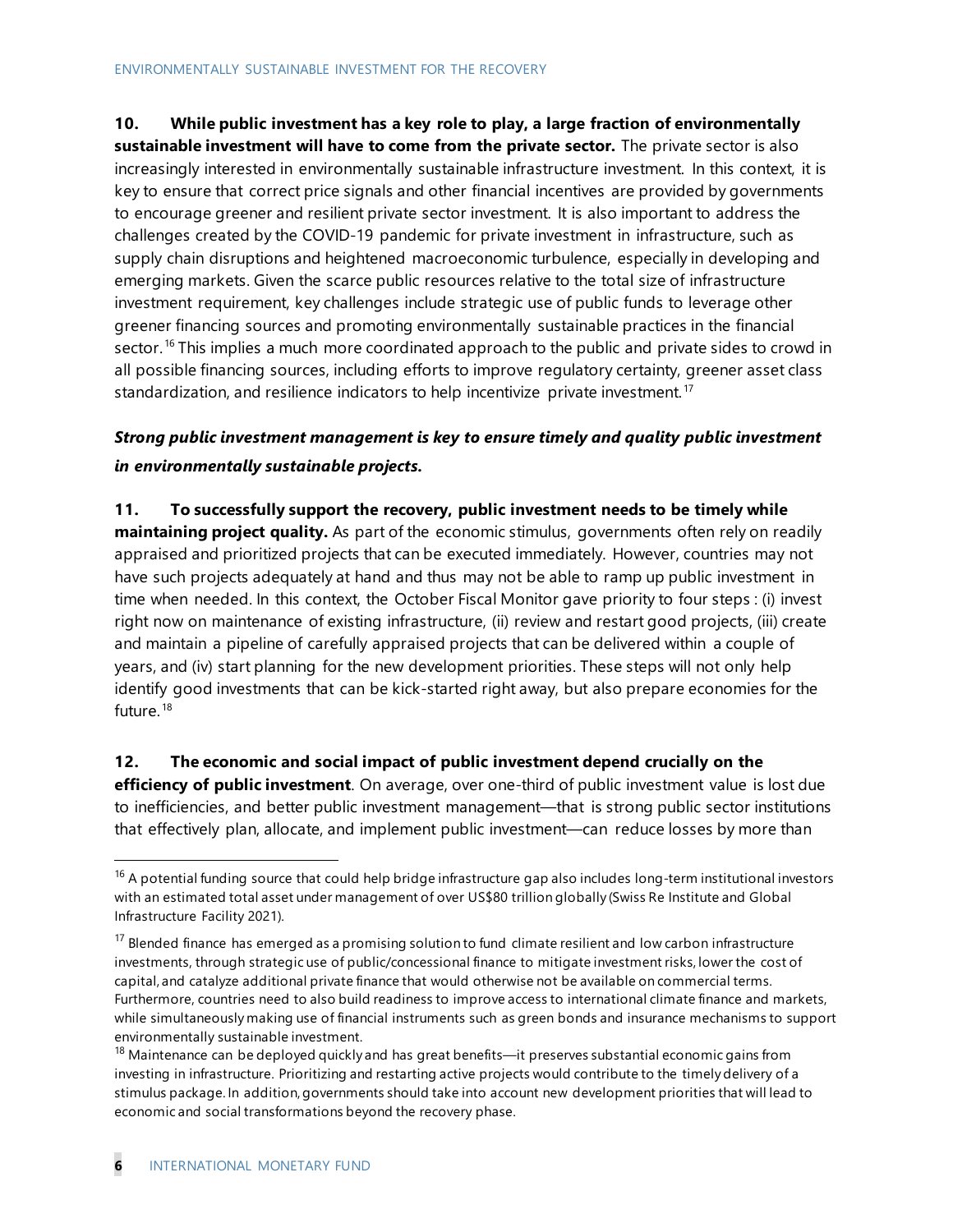half. There is a need to strengthen public investment management (including public sector institutions, skills, and capacity) to achieve better prioritization, more efficient resource allocation, and effective implementation of environmentally sustainable infrastructure projects. According to the results of 60 conducted Public Investment Management Assessment (PIMA)—the IMF's tool to analyze the strength of public investment management practices—countries need to improve their project appraisal and selection capacities as well as maintenance funding which see the lowest scores in the public investment cycle. Strengthening these practices, which are key in kick-starting investment plans would go a long way in creating quality infrastructure

## **13. Integrating climate change perspectives in public investment management would**

**enable countries to better implement environmentally sustainable infrastructure.** In this regard, the IMF is also developing the PIMA Climate change Module (PIMA CC) with a particular focus on the resilience and sustainability aspects—PIMA CC integrates climate change issues into PIMA framework and help strengthen governments' capacity to address risks related to climate and natural disasters in public investment. Countries' capacity to deliver quality projects in a timely manner are essential if public investment is to boost growth and create jobs in both the short and long term.